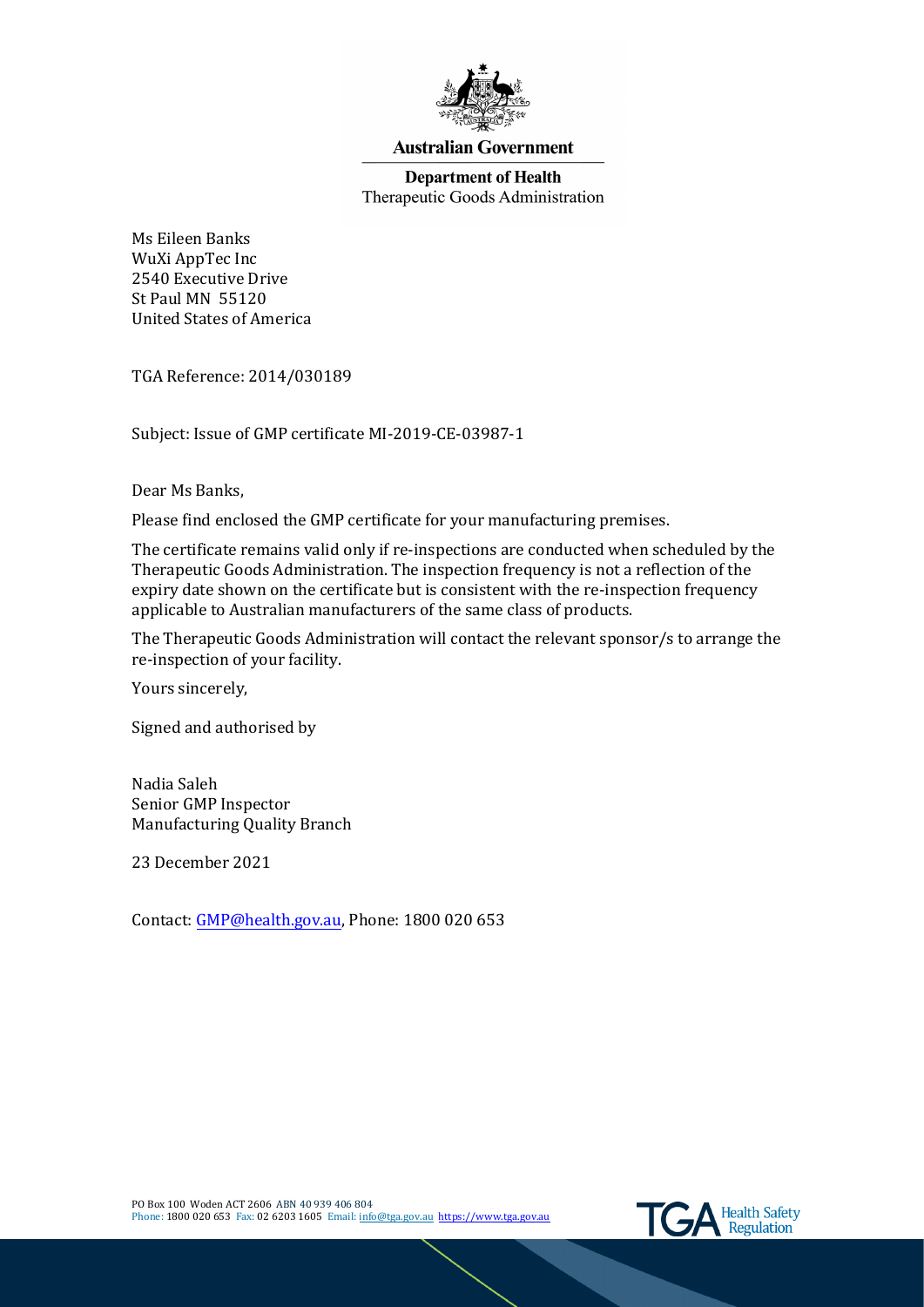

#### **Australian Government**

**Department of Health** Therapeutic Goods Administration

# **Certificate of GMP Compliance of a Manufacturer**

## **Certificate Number:**

MI-2019-CE-03987-1

#### **Issued to:**

#### WuXi AppTec Inc

#### **Manufacturing Site Address:**

2540 Executive Drive St Paul MN 55120 United States of America

The Therapeutic Goods Administration, the Competent Authority of Australia, confirms that this manufacturer has been inspected following Section 32EA(1) of the *Therapeutic Goods Act 1989* in connection with manufacturers of Biologicals (items made from or containing human cells or human tissues) located outside Australia.

This certificate is issued based on a remote inspection of GMP compliance during COVID-19 travel restrictions. From the knowledge gained during inspection of this manufacturer, the latest of, that was conducted on 18 to 21 November 2020, it is considered that the manufacturer complies with the Good Manufacturing Practice (GMP) requirements of the Australian Code of Good Manufacturing Practice for Human Blood and Blood Components, Human Tissues and Human Cellular Therapy Products (2013).

This certificate reflects the status of the manufacturing site at the time of the inspection noted above. This certificate remains valid until the expiry date provided that re-inspections are conducted as determined by the Therapeutic Goods Administration as the issuing Authority. This certificate should not be relied upon to reflect the compliance status after the expiry date.

#### **Issue Date: 23 December 2021**

**Expiry Date: 18 January 2023**

This certificate remains valid only if re-inspections are conducted when scheduled by the Therapeutic Goods Administration. The authenticity of this certificate may be verified with the Therapeutic Goods Administration as the issuing authority.

PO Box 100 Woden ACT 2606 ABN 40 939 406 804 Phone: 1800 020 653 Fax: 02 6203 1605 Email: info@tga.gov.au www.tga.gov.au